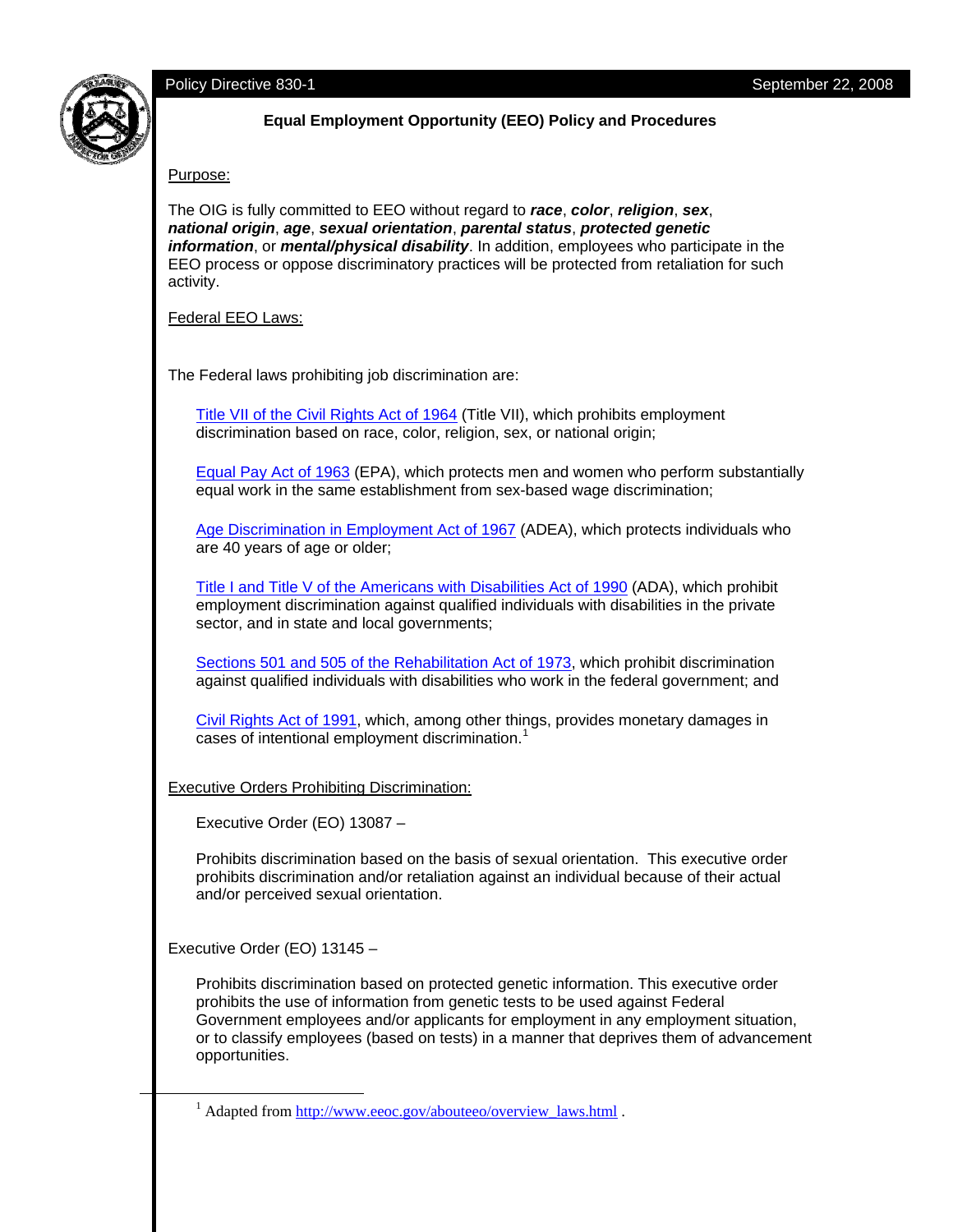Executive Order (EO) 13152 –

This executive order prohibits discrimination based on parental status. An individual who has a dependant they are responsible for under the age of 18 years or older, who is incapable of self-care due to a physical/mental disability. This executive order protects those who are biological, adoptive, foster and step parent.

### **What is Equal Employment Opportunity (EEO)?**

Equal Employment Opportunity (EEO) is designed to provide avenues for equality of opportunity for all persons employed by the Federal Government. EEO provides protection and rights for all individuals in with Federal Government regardless of their race, color, religion, national origin, sex, age and/or mental/physical disability.

### **What are the goals and objectives of the OIG EEO Program?**

- To eliminate barriers to equal employment opportunity for all employees and applicants for employment at OIG.
- To insure a discrimination-free workplace for all employees of OIG.
- To insure that all employees and applicants for employment are treated fairly and equitably.

## **What is illegal discrimination?**

Illegal discrimination in the workplace occurs when actions or decisions are based on a person's race, color, sex, religion, national origin, age and/or disability and those action(s) have an adverse impact on the benefits or on the terms, conditions or privileges of employment.

#### **What is retaliation/reprisal?**

An employer may not fire, demote, harass or otherwise "retaliate" against an individual for filing a charge of discrimination, participating in a discrimination proceeding, or otherwise opposing discrimination. The same laws that prohibit discrimination based on race, color, sex, religion, national origin, age, and disability, as well as wage differences between men and women performing substantially equal work, also prohibit retaliation against individuals who oppose unlawful discrimination or participate in an employment discrimination proceeding.

Retaliation occurs when an employer, employment agency, or labor organization takes an adverse action against a covered Individual because he or she engaged in a protected activity.

- Adverse Action action taken to try to keep someone from opposing a discriminatory practice, or from participating in an employment discrimination proceeding.
- Covered Individual people who have *opposed unlawful practices*, *participated in proceedings*, or *requested accommodations* related to employment discrimination based on race, color, sex, religion, national origin, age, or disability. Individuals who have a close association with someone who has engaged in such protected activity also are covered individuals.
- Protected Activity Opposition to a practice believed to be unlawful discrimination, and/or participation in an employment discrimination proceeding.

### **What are the theories of discrimination?**

There are four (4) theories of discrimination that we will discuss. They are:

• Disparate Treatment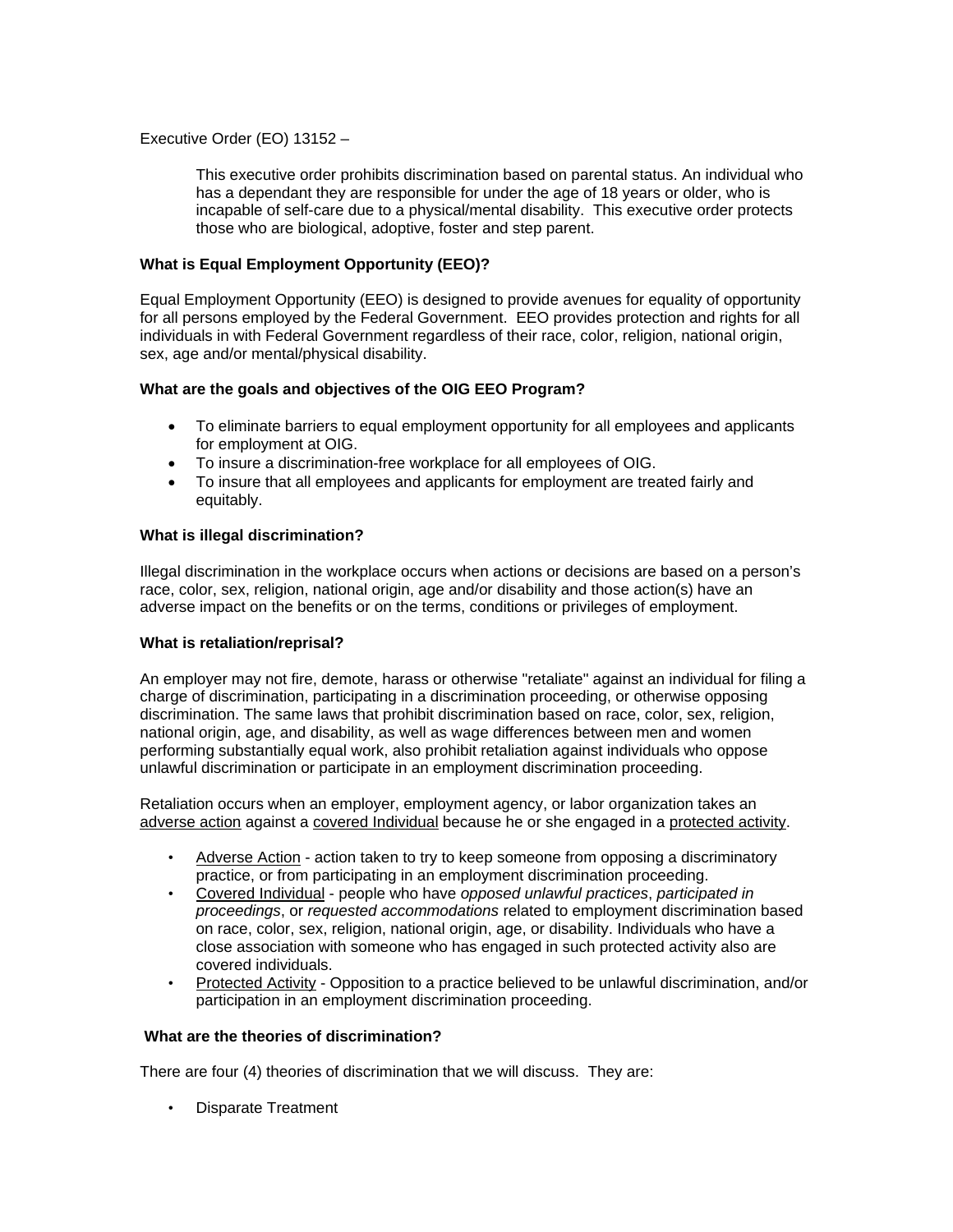- Disparate Impact
- Denial of Reasonable Accommodation
	- Religion
	- **Disability**
- Sexual and Non Sexual Harassment

#### Disparate Treatment -

Disparate Treatment is unfavorable or unfair treatment of a person in comparison to others similarly situated because of that person's protected status. This generally involves the inconsistent or unfair application of an employment rule, policy, or practice against a specific individual. This treatment also is referred to as "unequal" or "differential treatment."

#### Disparate Impact -

Disparate Impact is uniform application to all applicants or employees of certain personnel policies that have the effect of denying employment or advancement to members of protected classes. Business necessity would be the only justification for continuing these policies. This treatment also is referred to as "discrimination by effect" or "adverse impact."

#### Accommodation -

- Disability Agencies are required to provide reasonable accommodations to qualified individuals with disabilities provided it does not cause an undue hardship on the agency.
- Religion Agencies are required to provide reasonable accommodations for sincerely held religious beliefs provided it does not create an undue hardship on the agency.

#### Harassment –

- Sexual Harassment is a form of unlawful sex discrimination. *Unwelcome sexual advances*, *requests for sexual favors*, and other *verbal or physical conduct* of a **sexual nature** constitutes sexual harassment when:
	- o Submission to such conduct is either an *explicit or implicit condition* of an individual's employment;
	- o Submission to or rejection of such conduct is used as the *basis for employment decisions* affecting such an individual, or
	- o Such conduct has the purpose or effect of *unreasonably interfering* with work performance or creating an **intimidating**, **hostile**, or **offensive** working environment.
- Non-Sexual Harassment is typically cumulative in nature and can include intimidation, ridicule, insults, comments and the like. One offensive remark will seldom be illegal, but can become illegal if similar incidents are allowed to continue and are ongoing. When you add an individual's protected group (e.g.-race, color, sex, age, etc.) you now have discriminatory non sexual harassment.

#### **How do I file a complaint of Discrimination?**

Specific information regarding how a Federal employee files a charge of discrimination can be found at [http://www.eeoc.gov/federal/index.html.](http://www.eeoc.gov/federal/index.html)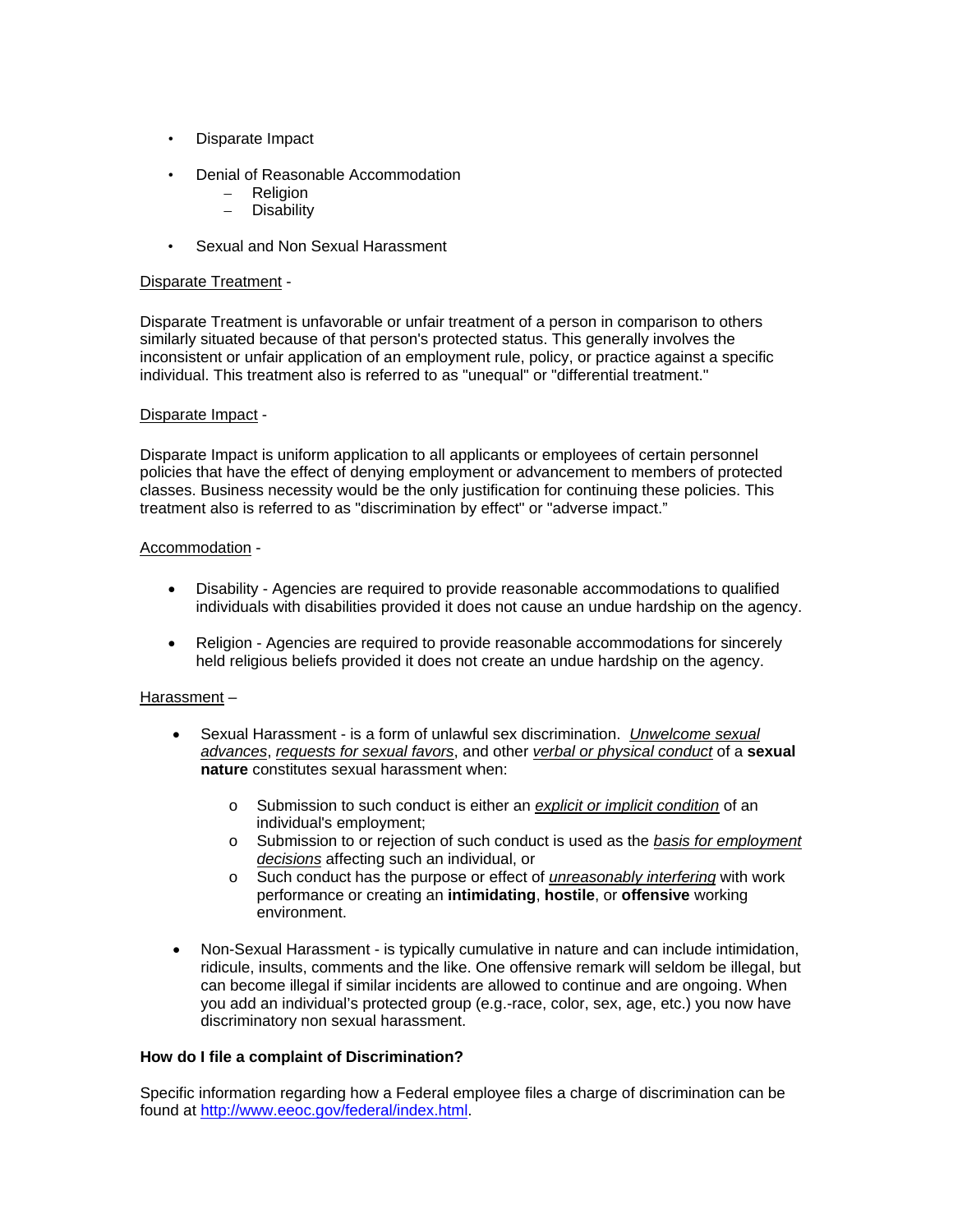OIG policies and procedures are as follows:

Employees or applicants who believe that they have been discriminated against by a federal agency have the right to file a complaint with that agency. The first step is to contact an agency EEO Counselor at the agency **within 45 days** (calendar) of the discriminatory action. The individual may choose to participate in either counseling or in Alternative Dispute Resolution (ADR) when the agency offers ADR. Ordinarily, counseling must be completed within 30 days and ADR within 90 days. At the end of counseling, or if ADR is unsuccessful, the individual may then file a formal complaint of discrimination with the agency.

If an OIG employee feels they have been discriminated against they are to contact the EEO Manager, [Ray Campbell,](mailto:campbellr@oig.treas.gov) 202.927.5023, who will then notify an EEO Counselor. The EEO Counselor will then contact the complainant and start the counseling process.

#### **The Informal (Pre-Complaint) Process**

The agency EEO Counselor's role is as follows:

Where an aggrieved person seeks EEO counseling, the Counselor must ensure that the complainant understands his/her rights and responsibilities in the EEO process, including the option to elect ADR. The EEO Counselor must perform several tasks in **all** cases, regardless of whether the individual ultimately elects the ADR option, including:

- 1. Advise the aggrieved person about the **EEO complaint process** under 29 C.F.R. Part 1614. The EEO counselor should explain the agency **ADR program**, indicating either that the program is available to the aggrieved individual or that the EEO counselor will advise the individual whether the program will be made available. The EEO Counselor further should explain that if the ADR program is available, the aggrieved individual will have to exercise an election option, and decide whether to seek pre-complaint resolution through the ADR process or through the traditional EEO counseling process. In this regard, the EEO Counselor should inform the aggrieved individual about the differences between the two processes. (emphasis added)
- 2. Determine the **claim(s) and basis(es)** raised by the potential complaint. (emphasis added)
- 3. Conduct an **inquiry** during the initial interview with the aggrieved person for the purposes of determining jurisdictional questions. (emphasis added)
- 4. **Seek a resolution of the dispute at the lowest possible level**, unless the aggrieved person elects to participate in the agency's ADR program where the agency agrees to offer ADR in a particular case. If the dispute is resolved in counseling, the EEO Counselor must document the resolution. (emphasis added)
- 5. **Advise** the aggrieved person of his/her **right to file a formal discrimination complaint** if attempts to resolve the dispute through EEO counseling or ADR fail to resolve the dispute. (emphasis added)
- 6. **Prepare a report** sufficient to document that the EEO Counselor undertook the required counseling actions and to resolve any jurisdictional questions that arise. (emphasis added) When a complaint is filed, the EEO counselor must submit a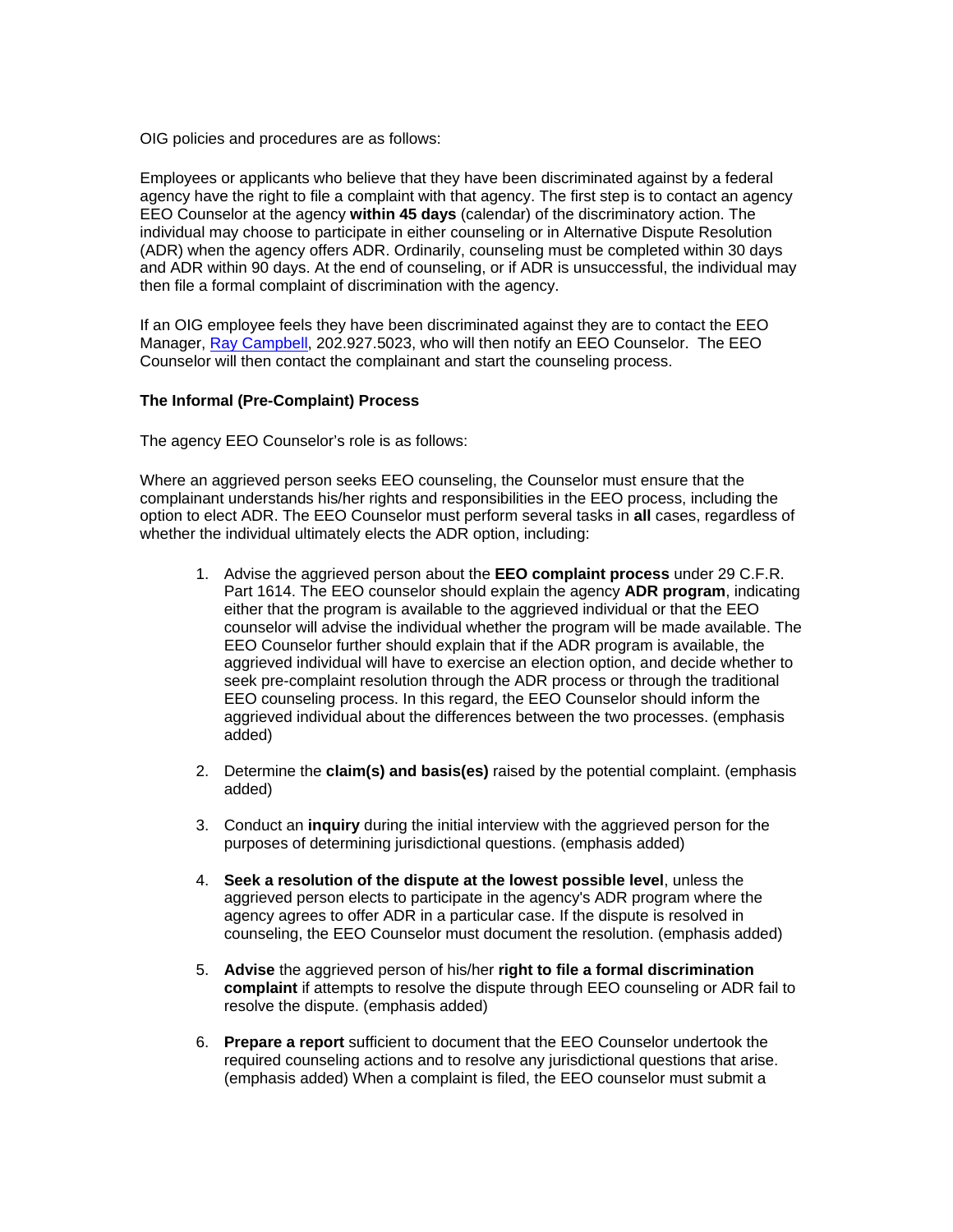written report to the agency's EEO office concerning the issues discussed and the actions taken during counseling. 29 C.F.R. Section 1614.105(c).

7. Counseling must be completed within 30 days of the date the aggrieved person contacted the agency's EEO office to request counseling. If the matter is not resolved in that time period, the counselor must inform the individual in writing of the right to file a discrimination complaint. This notice ("Notice of Final Interview") must inform the individual that a complaint must be filed within 15 days of receipt of the notice, identify the agency official with whom the complaint must be filed, and of the individual's duty to inform the agency if he or she is represented. 29 C.F.R. Section 1614.105(d). The 30-day counseling period may be extended for an additional 60 days: (1) where the individual agrees to such extension in writing; or (2) where the aggrieved person chooses to participate in an ADR procedure. If the claim is not resolved before the 90th day, the Notice of Final Interview described above must be issued to the individual. [2](#page-4-0)9 C.F.R. Section  $1614.105(e)$ , (f).<sup>2</sup>

If the EEO counseling does not assist in resolving the complaint of discrimination, the EEO Counselor will issue the complainant his/her notice of right to file formal complaint of discrimination with the Treasury Complaint Mega Center (TCMC) in Dallas Texas.



<span id="page-4-0"></span><sup>&</sup>lt;sup>2</sup> Adapted from<http://www.eeoc.gov/federal/md110/chapter2.html>

 $\overline{a}$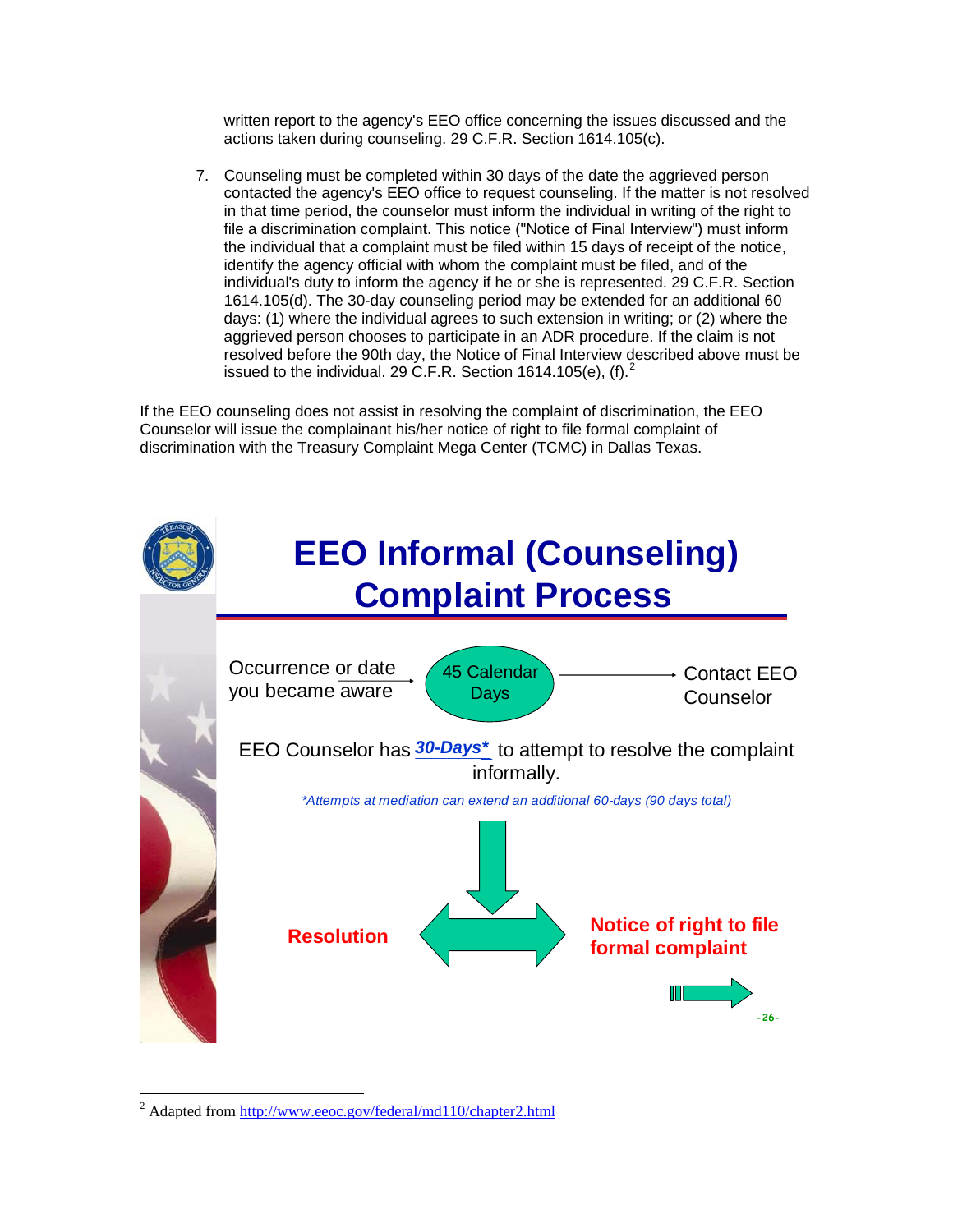## **The Formal Complaint Process**

The complainant must file his/her complaint with the TCMC within 15-Calendar days after receiving the Notice of Right to File. Once the notice is received by the TCMC they will determine acceptance/dismissal of the complaint, notify the complainant of the decision to accept or dismiss and assign accepted complaints to an available EEO Investigator.

The role of the EEO Investigator is to conduct an unbiased investigation<sup>[3](#page-5-0)</sup> of the raised complaint as received during the EEO Counseling process. Investigations are conducted by the respondent agency. The agency must develop an impartial and appropriate factual record upon which to make findings on the claims raised by the complaint. An appropriate factual record is defined in the regulations as one that allows a reasonable fact finder to draw conclusions as to whether discrimination occurred. 29 C.F.R. Section 1614.108(b).

The EEO Investigator does not making findings on the merit of the complaint. They merely conduct inquiries and obtain documentation to allow a reasonable fact-finder to make a decision regarding the complaint as it stands.

"Investigations must be finished within **180 days**<sup>[\(8\)](http://www.eeoc.gov/federal/md110/chapter5.html#N_8_#N_8_)</sup> of filing a complaint or within the time period contained in an order from the Office of Federal Operations to investigate a complaint following an appeal from a dismissal, unless the EEO Officer or designee and the complainant agree in writing to an extension of not more than an additional **ninety (90) days.** Where a complaint has been amended or consolidated with another complaint, the investigation must be completed within the earlier of 180 days after the filing of the last complaint or 360 days after the filing of the original complaint. A complainant has the right to request a hearing, even in the case of consolidated complaints, after 180 days have passed since the filing of the original complaint, even if the agency's investigation has not been completed."[4](#page-5-1)

Once the investigation has been completed, the Report of Investigation (ROI) is provided to the agency and the complainant, both the agency and the complainant have 30-days to review the ROI and:

"Within the appropriate time frame for finishing an investigation under § 1614.108(e), and prior to issuance of the notice required by § 1614.108(f), agencies are encouraged to allow complainants and their designated representatives an opportunity to examine the investigative file and to notify the agency, in writing, of any perceived deficiencies in the investigation prior to transferring the case to the EEOC for a hearing or prior to issuing a final decision without a hearing. A copy of the complainant's notification to the agency of perceived deficiencies must be included in the investigative file together with a written description by the agency of the corrective action taken.

If the agency agrees with alleged deficiencies in the investigation as identified by the complainant, the agency must immediately correct them. If the investigation period has ended or is about to end, the agency should request agreement from the complainant to extend the investigation period for pursuant to § 1614.108(e). If the agency does not agree with the complainant's claimed deficiencies in the investigative file, the agency will prepare a statement explaining the rationale for the disagreement and include it in the investigative file along with the complainant's notice of claimed deficiencies."

 $\overline{a}$ 

<span id="page-5-0"></span> $3$  Information can be found at http://www.eeoc.gov/federal/md110/chapter6.html If Information can be found at  $\underline{\text{http://www.eeoc.gov/federal/ml110/chapter6.html}}$ <br><sup>4</sup> Information obtained from http://www.eeoc.gov/federal/md110/chapter5.html

<span id="page-5-1"></span><sup>&</sup>lt;sup>4</sup> Information obtained from  $\frac{http://www.eeoc.gov/federa/md110/chapters.html}{http://www.eeoc.gov/federa/md110/chapter5.html}$ 

<span id="page-5-2"></span> $<sup>5</sup>$  Information obtained from Part XI of<http://www.eeoc.gov/federal/md110/chapter6.html></sup>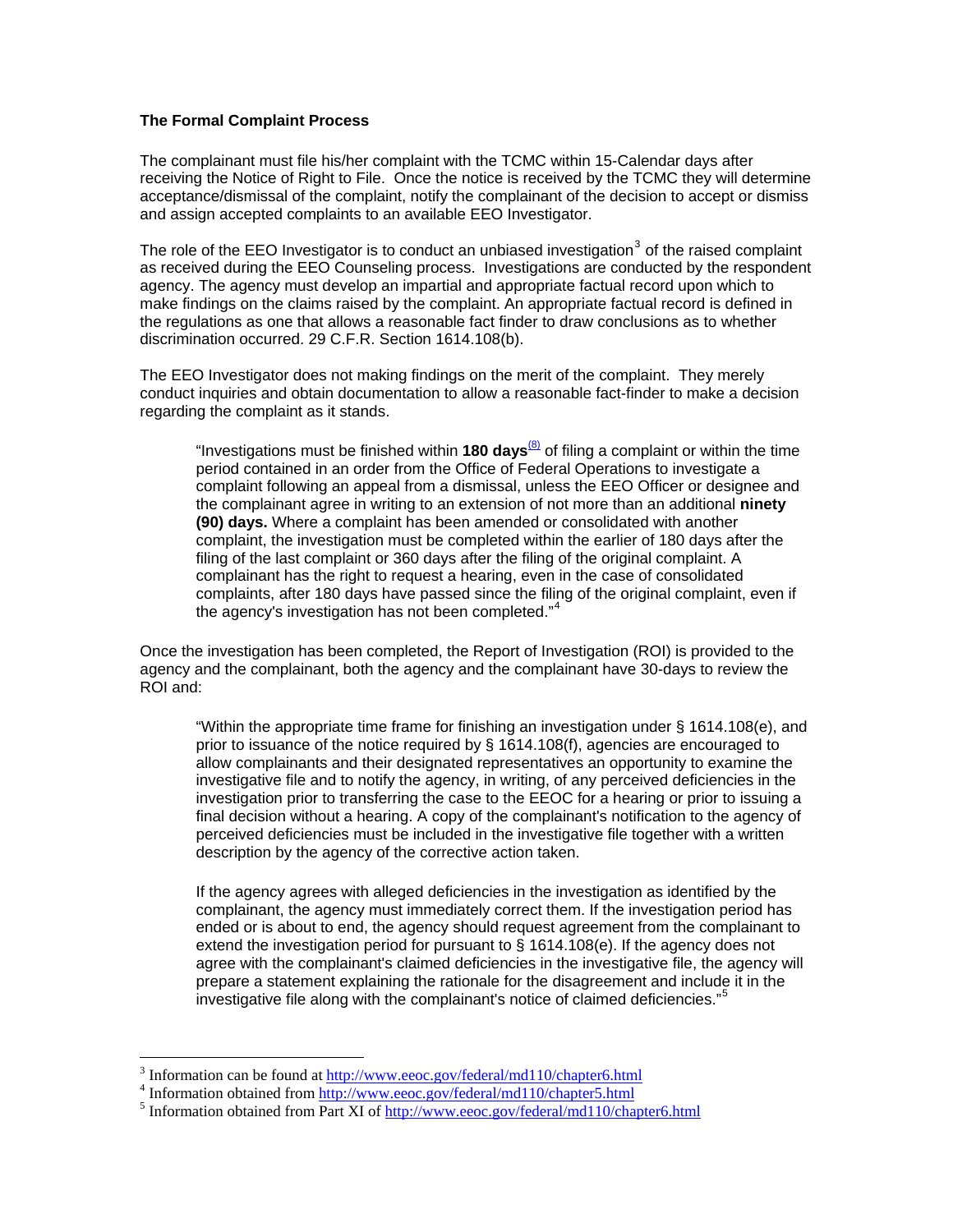The complainant can then request a Final Agency Decision (FAD) which would be drafted by the Treasury Office of Civil Rights and Diversity (OCRD), and provide a finding based on the merits of the complaint file. Requesting an FAD does not relinquish the rights to a hearing by an Equal Employment Opportunity Commission (EEOC) Administrative Judge (AJ).

Should a complainant request an FAD, the OCRD must provide FAD within 60-days of receipt of the request.

The complainant does not have to request an FAD, and can also request a hearing by an EEOC AJ at this time as well. If a hearing is requested, the EEOC hearing process can take up to **180 days** to conduct the hearing.



## **Resolution Attempts – Alternative Dispute Resolution (ADR)**

## **What is ADR?**

ADR generally refers to a continuum of processes and approaches that are designed to resolve disputes in a manner which avoids the cost, delay, and unpredictability of more traditional adversarial and adjudicatory processes, such as, litigation, hearings, and appeals. Numerous types of ADR techniques exist, including mediation, facilitation, fact finding, early neutral evaluation, the use of an Ombudsman, settlement conferences, minitrials, and peer review. [Chapter 3 of the EEO Management Directive \(MD\)-110](http://www.eeoc.gov/federal/md110/chapter3.html) provides a detailed description of each of these techniques.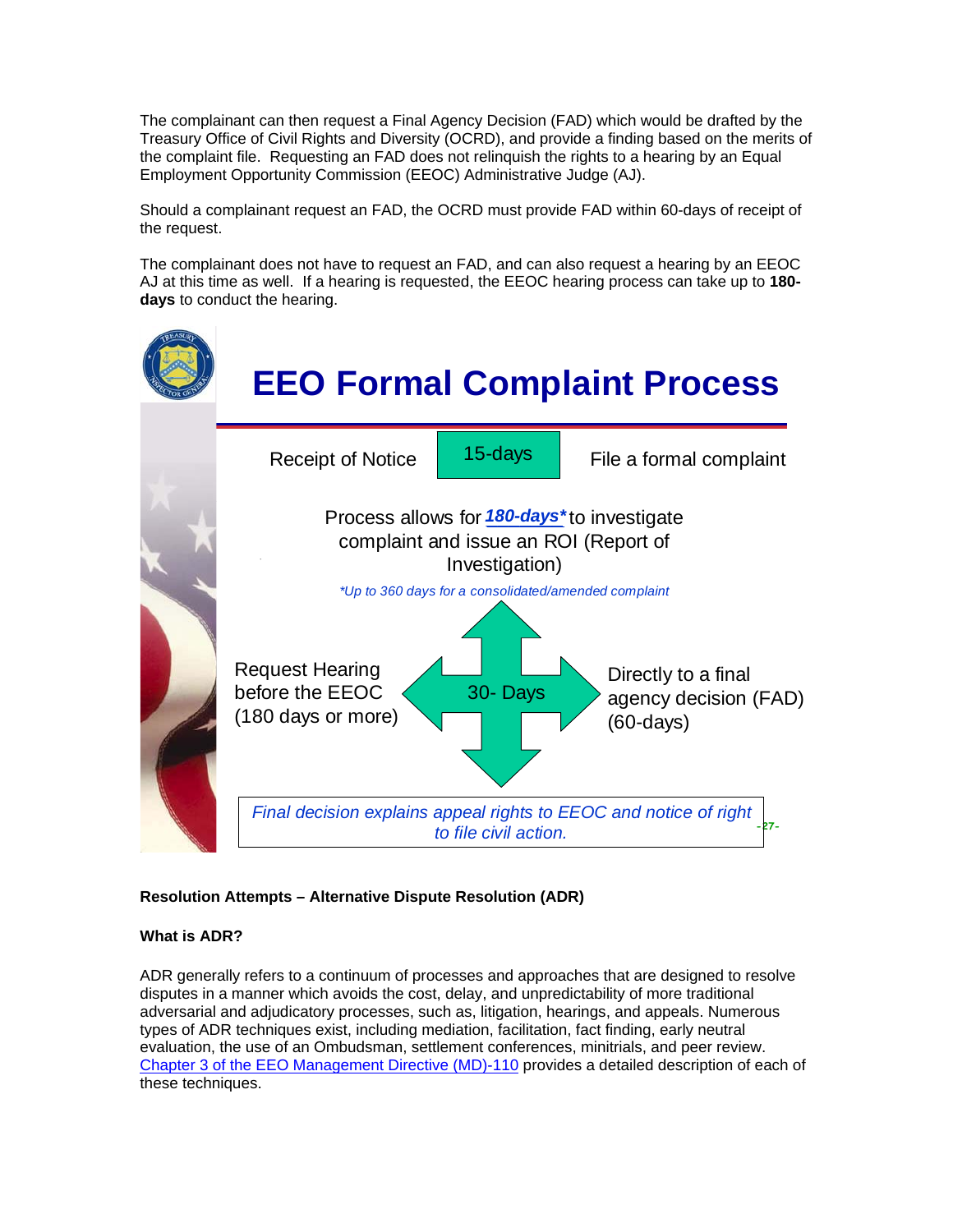ADR is a process in which a third party neutral assists the disputants in reaching an amicable resolution through the use of various techniques. ADR describes a variety of approaches to resolve conflict which avoid the cost, delay, and unpredictability of the traditional adjudicatory processes while at the same time improving workplace communication and morale.

### **Why is ADR beneficial?**

Agencies and complainants have realized that utilizing ADR during the EEO process has many advantages. ADR offers the parties the opportunity for an early, informal resolution of disputes in a mutually-satisfactory fashion. Rather than receiving a decision from an unknown third party, such as an administrative judge, the parties have the opportunity to write their own agreement in a manner which satisfies both of their needs. Not only does ADR provide a Win-Win resolution for the parties, but it also usually costs less and uses fewer resources than traditional administrative or adjudicative processes. For example, complainants could avoid costly attorney's fees and the agency could minimize the use of investigators, legal staff, official time, and court reporter fees. Moreover, since the parties are using ADR during the earliest stages of the EEO process, a resolution will avoid numerous years of litigation in administrative and court proceedings. As a result, the complainant's working relationship can improve rather than deteriorate due to ongoing legal battles, and the overall employee morale can be enhanced when the agency is viewed as open-minded and cooperative in seeking to resolve EEO disputes.

#### **How does the ADR process work?**

The revised regulations do not require federal agencies to conduct ADR in every EEO case; rather, agencies have the discretion as to which EEO cases are offered ADR. Complainants may not file a new complaint based on the agency's refusal to offer ADR in their particular case.

If the agency offers ADR during the pre-complaint, or the informal, stage of the EEO process, the complainant may choose between participating in the ADR program or the traditional EEO counseling activities. Once the complainant elects to participate in the ADR program, all EEO counseling activities will end. It is also important to note that electing ADR increases the EEO pre-complaint processing period from 30 to 90 days. In the event that the matter concludes without resolution after 90 days, the agency will conduct a final interview, and issue a notice of right to file a formal complaint to the complainant.

If the complainant files a complaint, the agency may also choose to offer ADR during the formal complaint stage. The 180-day processing period for the formal complaint stage may be increased by an additional 90 days in order to conduct ADR, if the parties agree to do so in writing.

The revised regulations have established certain core principles which must be incorporated into every federal sector ADR program. The overriding requirement is that the ADR program is fair. Fairness requires voluntariness, neutrality, confidentiality, and enforceability.

- 1. Voluntariness means that the parties (in this context, the complainant and the agency) knowingly and willingly enter into an ADR proceeding and that they have the opportunity to end the proceeding at any time. In this regard, once the ADR proceeding ends, complainants may re-enter the traditional EEO complaint process in order to pursue their claim. Moreover, any agreements between the parties must have been reached without coercion or duress.
- 2. Neutrality means that the ADR proceeding is impartial and independent of control by either party. A neutral third party who assists the parties in reaching an agreement must not have any stake in the outcome of the proceeding.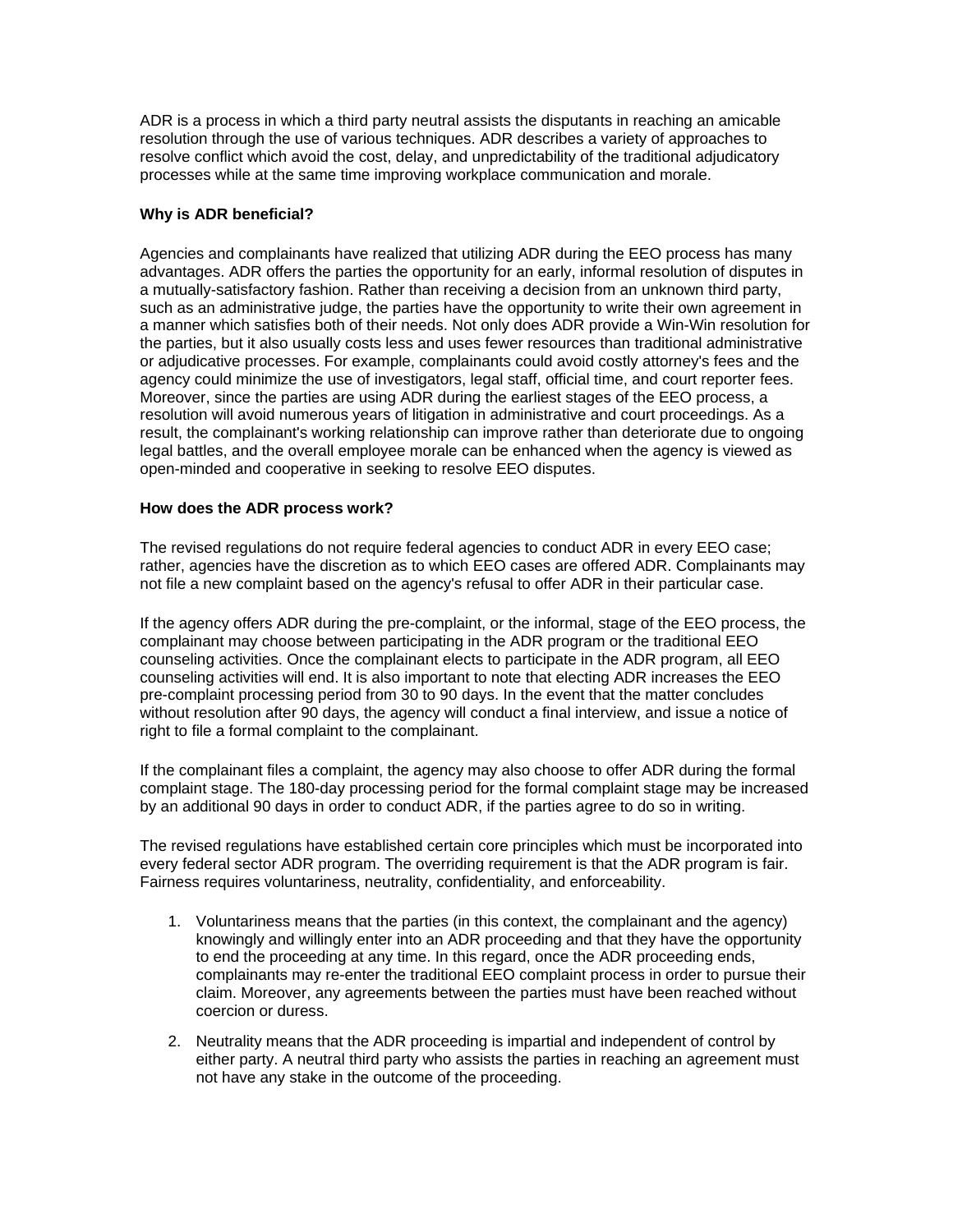- 3. Confidentiality of the ADR proceedings must be maintained by the parties and the neutral third party. This means that information concerning the underlying facts of an ADR proceeding and records generated as part of that proceeding may not be made part of the EEO complaint record. The Alternative Dispute Resolution Act of 1996, 5 U.S.C. § 574, provides that neutrals in ADR proceedings may not voluntarily disclose or be required to disclose dispute resolution communications, with certain statutory exceptions. For additional information regarding confidentiality, please consult with the guidance developed by the Department of Justice Interagency Alternative Dispute Resolution Working Group at [http://www.usdoj.gov/adr/.](http://www.usdoj.gov/adr/)
- 4. In order to have an enforceable settlement agreement, the agreement must be in writing and signed by both parties. The revised regulations at 29 C.F.R. 1614.504 set forth specific procedures by which the EEOC enforces all settlement agreements. <sup>[6](#page-8-0)</sup>

If an OIG employee requests ADR during the informal/formal phase of a complaint, the OIG EEO Manager will contact representatives who are a neutral third-party to conduct the mediation and make attempts at resolution.

More information on Federal Sector ADR process can be found at: <http://www.eeoc.gov/federal/adr/index.html>

### **Frequently Asked Questions (FAQ's)**

- **What is the difference between discrimination and harassment?** 
	- Discrimination, as used herein is a violation of applicable federal statutes and regulations prohibiting discrimination on the basis of race, color, sex, national origin, religion, disability, age and reprisal.
	- Harassment cases, except those involving "quid pro quo" sexual harrassment, do not involve personnel actions. The focus in harassment cases is on the work environment itself and whether it is hostile, intimidating or abusive. This is in contrast to disparate treatment cases where the focus is on whether the employer has taken some personnel action because of the employee's protected status.
- **What is a hostile work environment?** 
	- A "hostile work environment" is created when the workplace is permeated with discriminatory intimidation, ridicule, and/or insult that is sufficiently sever and pervasive as to alter the conditions of the victim's employment and create an abusive working environment.
- **Who is protected by discrimination laws?** 
	- All individuals on the basis of their race, color, national origin, sex, age, religion and/or disability.
- **Can an individual allege discrimination on the basis of more than one protected group?** 
	- **YES.** An individual can combine any or all of the bases in making an allegation of discrimination.

 $\overline{a}$ 

<span id="page-8-0"></span><sup>&</sup>lt;sup>6</sup> Information obtained from <http://www.eeoc.gov/federal/adr/facts.html>